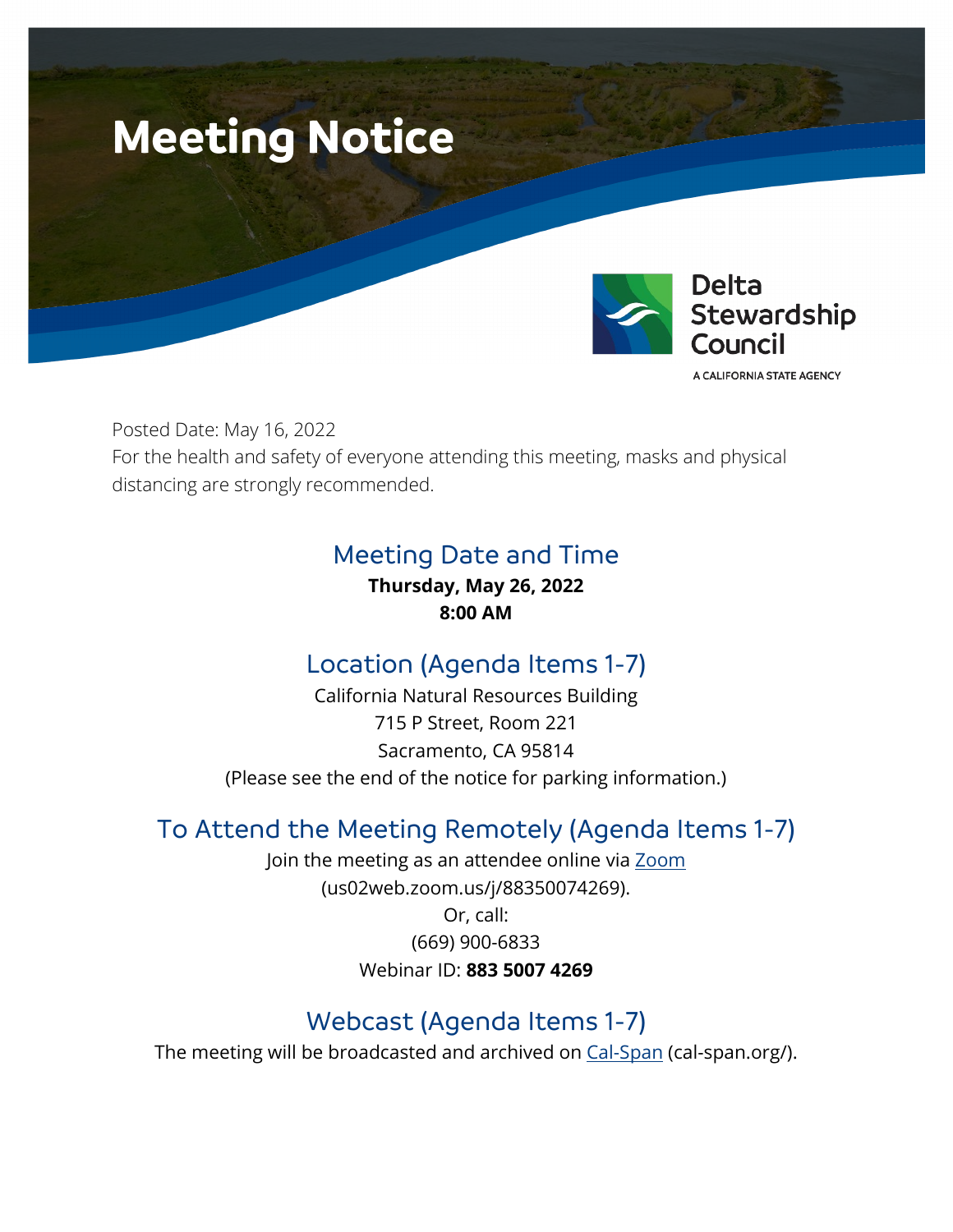# Meeting Location (Agenda Item 8)

The second part of the meeting (Agenda Item 8) will be conducted as a tour of the Delta. See Agenda Item 8 for tour stop locations

Item 8 will not have the option to attend virtually or watch via webcast.

## Agenda Items

The agenda items listed below may be considered in a different order pursuant to the chair's determination. Any times listed on the agenda are approximate only. At the discretion of the Council, all items appearing on this agenda, whether expressly listed for action, may be deliberated upon and may be subject to action. Information for providing public comments is available at the end of this notice. Public comments may be limited to three minutes per person, per agenda item.

- 1) Welcome, Introductions, and Pledge of Allegiance
- 2) Roll Call Establish a Quorum (Water Code §85210.5)

#### 3) Consent Calendar (Action Item)

Items for the consent calendar are expected to be routine and noncontroversial. The Council will be asked to approve all items on the consent calendar without discussion. If any councilmember, staff member, or interested person requests that an item be removed from the consent calendar, it will be removed. Removed items may be taken up either immediately after the consent agenda or placed later in the agenda at the chair's discretion.

#### a) Adoption of April 28, 2022, Meeting Summary

b) Consider Resolution #2022-04 to approve the following:

### i. Consideration and Possible Approval of an Amendment to a Contract with AECOM

The Council will consider approval of an amendment to a contract with AECOM to support the Council's Delta Adapts: Building a Climate Resilient Future initiative. Per the staff report, the amendment would add \$200,000 to the contract, increasing the total amount to \$1,030,000. The term of the contract remains unchanged.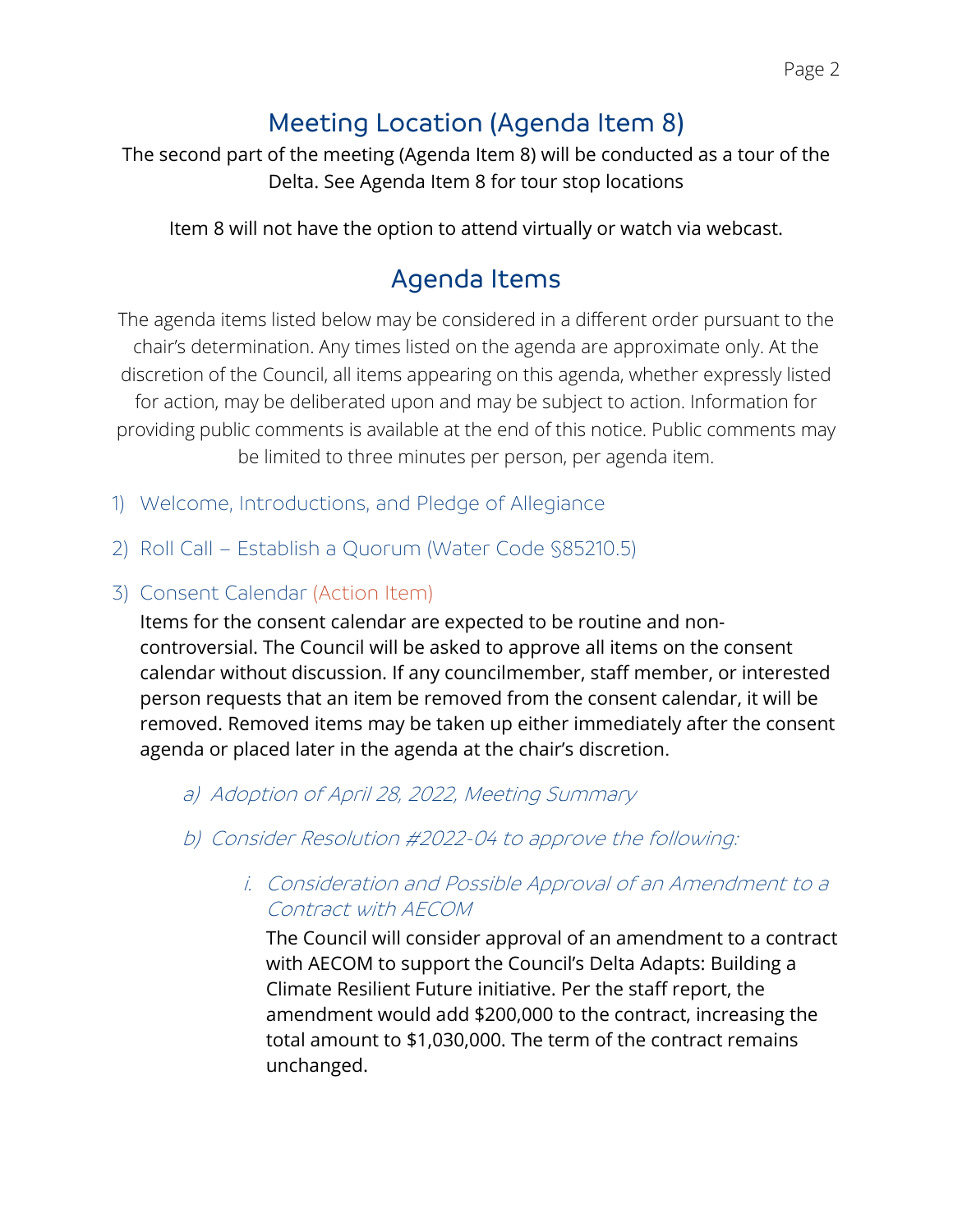### ii. Consideration and Possible Approval of an Amendment to a Contract with Stantec Consulting Services, inc.

The Council will consider approval of an amendment to a contract with Stantec to support the Council's Delta Adapts: Building a Climate Resilient Future initiative and rulemaking for the Ecosystem Amendment to the Delta Plan. Per the staff report, the amendment would increase the contract budget by \$365,000, for a total of \$6,375,000. The amendment would also extend the performance period from June 30, 2022, to June 30, 2023.

### iii. Consideration and Possible Approval of a Contract with the University of California, Davis

The Council will consider approval of a contract with the University of California, Davis for support for the publication of San Francisco Estuary and Watershed Sciences (SFEWS). The Contract is for a total amount of \$1,533,525 and the contract term is from July 1, 2022, to June 30, 2025.

### 4) Chair Election (Action Item)

The Council will consider and may take action on electing a new Chair.

5) Chair's Report

### a) Overview of the Council Tour of the Delta (see agenda item 8) (Information Item)

### 6) Public Comment

The public may comment on any topic not listed on the agenda.

7) Preparation for Next Council Meeting

### 8) Estimated Start Time: 8:30 AM - Council Tour of the Delta (Information Item)

The Council will tour the Sacramento-San Joaquin Delta to see on-the-ground examples that inform the Council's work. As part of the tour, the Council will hear from Council staff, the Delta Watermaster, and representatives of the U.S. Geological Survey (USGS), Restore the Delta, and Little Manila Rising.

The tour entails both road-accessible stops and a boat tour. The Council will convene as a quorum at road-accessible stops. There will not be a quorum of members during transportation between stops. The boat tour will have limited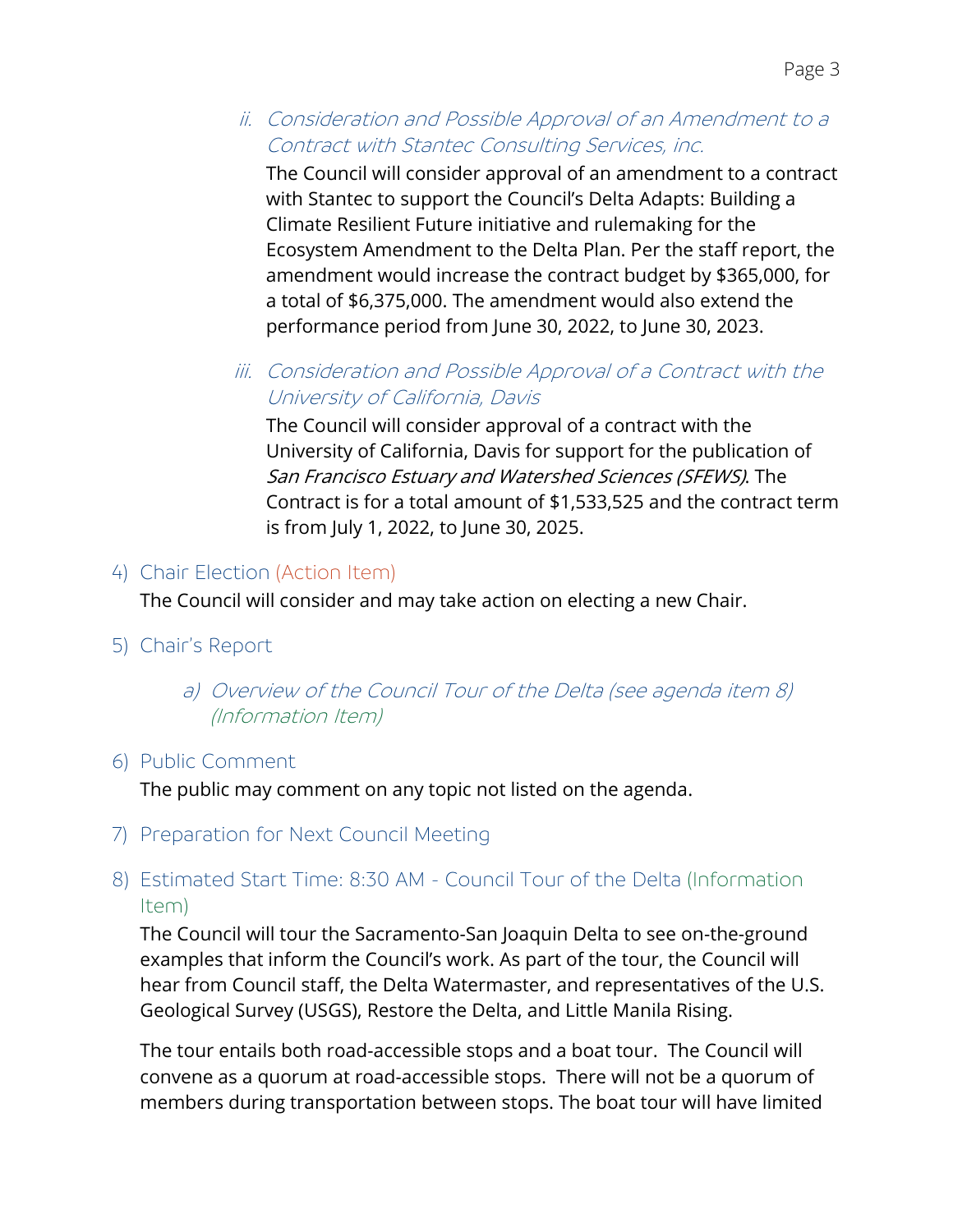space available for the public, but the boat tour portions will not have a quorum of members on board. The meeting will be adjourned for the transportation between stops and the boat tour portions and will be reconvened at the roadaccessible stops.

All members of the public are responsible for their own transportation to and from road-accessible tour sites, as well as their own food and water. All times listed in the agenda are approximate. **Public seats on the boat portion of the tour are not guaranteed as they are extremely limited and are available on a first-come, first-served basis. If you are interested in attending the boat portion, please email [engage@deltacouncil.ca.gov](mailto:engage@deltacouncil.ca.gov) by 5:00 PM on May 25.**

#### **Please note that all times are our best estimates and are not guaranteed.**

a) Estimated Time: 8:30 AM – Adjourn the meeting to Depart Sacramento for Brannan Island State Recreation Area (approximate duration 60 minutes)

The Council will adjourn to depart Sacramento and head to Brannan Island State Recreation Area (17645 CA-160, Rio Vista, CA 94571; [Directions](https://bit.ly/377AANt) [bit.ly/377AANt]).

b) Estimated Time: 9:30 AM - Reconvene Meeting at Brannan Island State Recreation Area for Delta Adapts Update and Delta Watermaster Update (approximate duration 30 minutes)

Location: Brannan Island State Recreation Area (17645 CA-160, Rio Vista, CA 94571; [Map](https://bit.ly/3su82p1) [bit.ly/3su82p1])

The Council will re-establish a quorum and receive an update on the development of an adaptation strategy for Delta Adapts: Creating a Climate Resilient Future and hear how it ties into what they will see on the boat tour. For more information, please visit the [Delta Adapts](https://bit.ly/37Sow3j) web [page](https://bit.ly/37Sow3j) (bit.ly/37Sow3j). The Council will also receive an update from Delta Watermaster Michael Patrick George.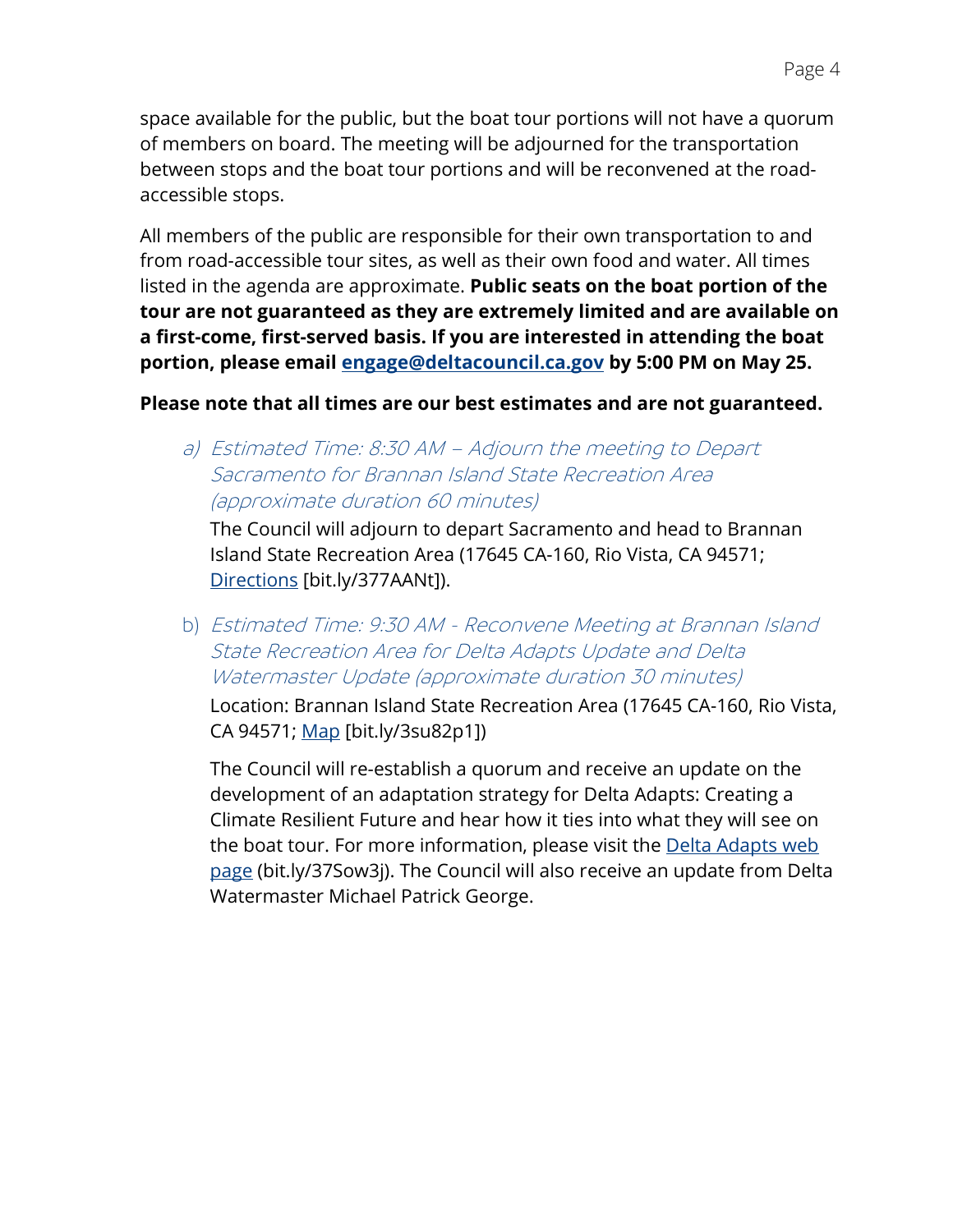c) Estimated Time: 10:00 AM – Adjourn for Boat Tour of the Delta (approximate duration 120 minutes)

The Council will adjourn to undertake the first half of a boat tour of the Delta. A quorum of members will not be present on either of the boats. Each boat will be guided by either the Delta Watermaster or USGS Supervisory Hydrologist Jon Burau. Each boat will visit Jersey Point, the setback levees along the San Joaquin River, the confluence of the Mokelumne and San Joaquin Rivers, Old River, Franks Tract, the False River Salinity Barrier, Decker Island, the Sacramento River, and the Interagency Ecological Program Science Center.

**Reminder:** Public seats on the boat portion of the tour are not guaranteed as they are extremely limited and are available on a firstcome, first-served basis. If you are interested in attending the boat portion, please email [engage@deltacouncil.ca.gov](mailto:engage@deltacouncil.ca.gov) by 5:00 pm on May 25.

d) Estimated Time: 12:00 PM – Reconvene Meeting for Lunch at Sugar Barge Resort & Marina (approximate duration 60 minutes) Location: Sugar Barge Resort and Marina (1440 Sugar Barge Road, Bethel Island, CA 94511; [Map](https://bit.ly/39ZXGXA) [bit.ly/39ZXGXA])

The Council will stop at Sugar Barge Resort & Marina to re-establish a quorum and reconvene the public meeting to have lunch and an open discussion with the Delta Watermaster and Jon Burau about the first half of the boat tour. The public is welcome and encouraged to meet the Council at this location.

**Reminder:** All members of the public are responsible for their own food and water.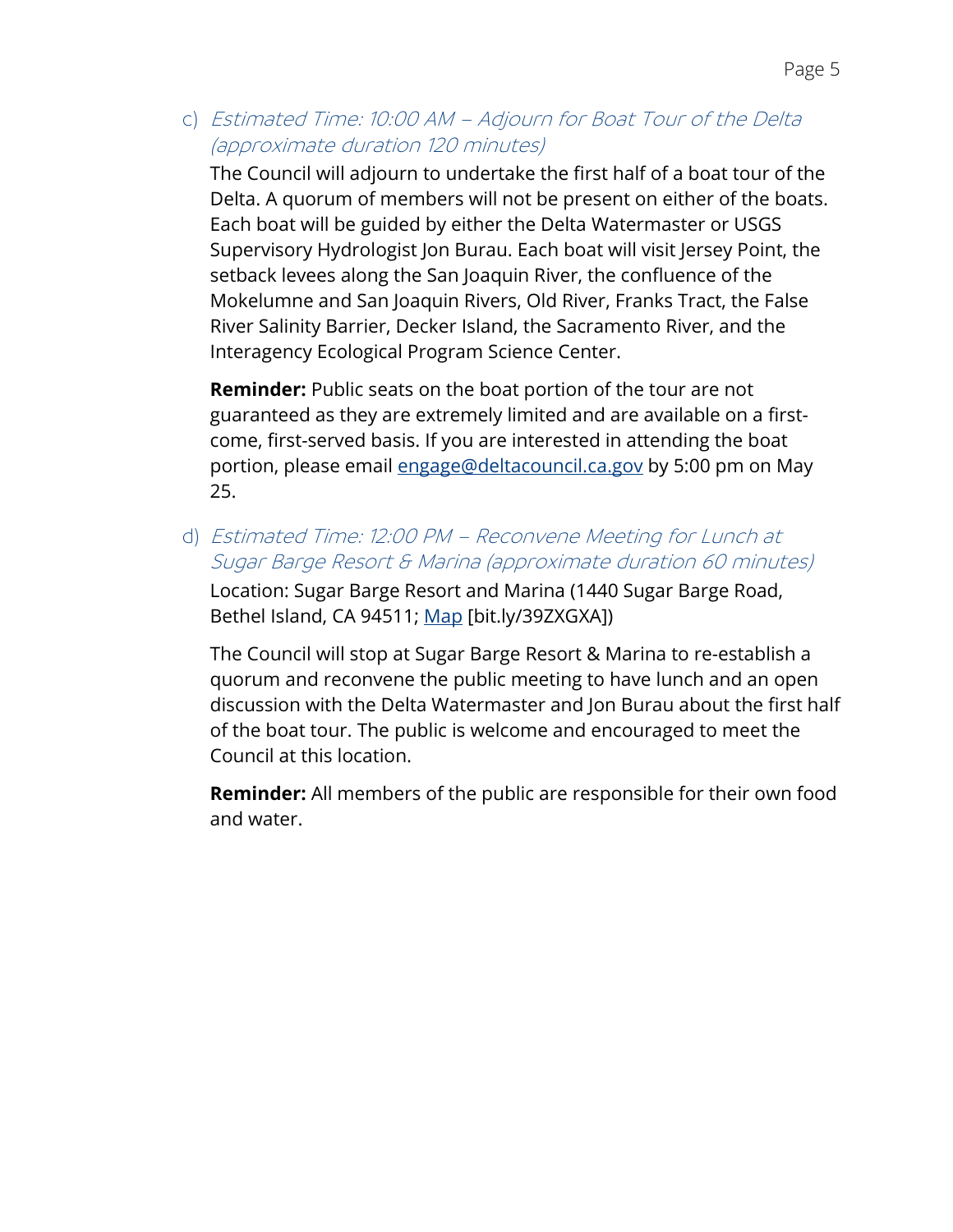e) Estimated Time: 1:00 PM – Adjourn for Continuation of Boat Tour of the Delta (approximate duration 60 minutes)

The Council will adjourn for the second half of a boat tour of the Delta. A quorum of members will not be present on either of the boats. Each boat will be guided by either the Delta Watermaster or USGS Supervisory Hydrologist Jon Burau, respectively. Each boat will visit Jersey Point, the setback levees along the San Joaquin River, the confluence of the Mokelumne and San Joaquin Rivers, Old River, Franks Tract, the False River Salinity Barrier, Decker Island, the Sacramento River, and the Interagency Ecological Program Science Center. The boats will return to the launch point at Brannan Island State Recreation Area (Location: Brannan Island State Recreation Area (17645 CA-160, Rio Vista, CA 94571; [Map](https://bit.ly/3su82p1) [bit.ly/3su82p1]) following the boat tour.

**Reminder:** Public seats on the boat portion of the tour are extremely limited and are available on a first-come, first-serve basis. If you are interested in attending the boat portion, please email [engage@deltacouncil.ca.gov](mailto:engage@deltacouncil.ca.gov) by 5:00 pm on May 25.

f) Estimated Time: 2:00 PM – Reconvene Meeting for Brief Discussion (approximate duration 10 minutes)

Location: Brannan Island State Recreation Area (17645 CA-160, Rio Vista, CA 94571; [Map](https://bit.ly/3su82p1) [bit.ly/3su82p1])

The Council will re-establish a quorum for a brief discussion with the Delta Watermaster and Jon Burau about the second half of the boat tour.

g) Estimated Time: 2:10 PM –Adjourn to Depart for Weber Point, Stockton (approximate duration 50 minutes)

The Council will adjourn to depart Brannan Island State Recreation Area and head to Weber Point in Stockton (221 N Center Street, Stockton, CA 95202; [Directions](https://bit.ly/3OQKrsa) [bit.ly/3OQKrsa]).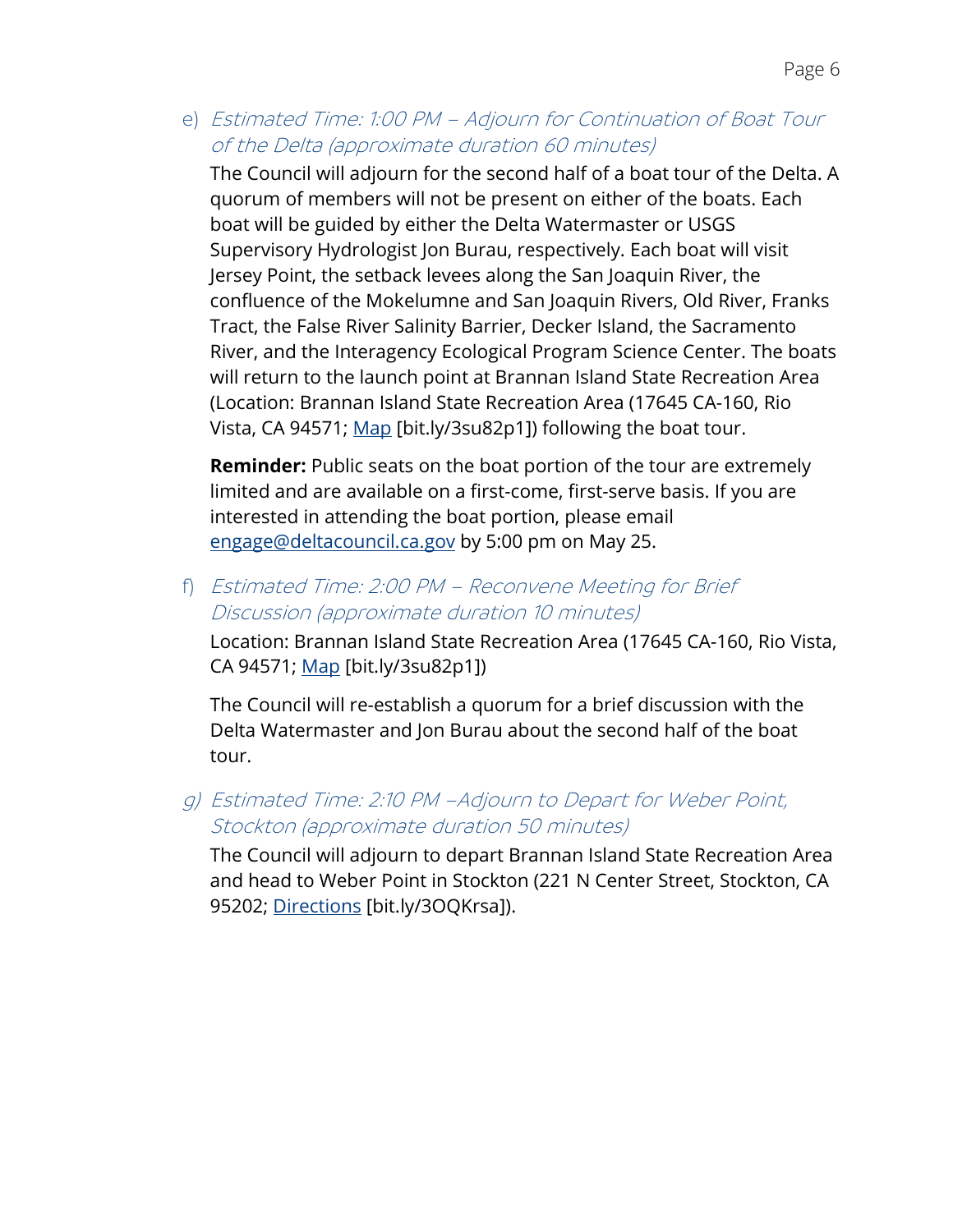h) Estimated Time: 3:00 PM - Reconvene Meeting at Weber Point, Stockton for Environmental Justice Issue Paper Update and Discussion with Environmental Justice Expert Group (approximate duration 60 minutes)

Location: Weber Point (221 N Center Street, Stockton, CA 95202; [Map](https://bit.ly/3szA2HQ) [bit.ly/3szA2HQ])

The Council will re-establish a quorum and receive an update on the development of the Environmental Justice Issue Paper and meet with representatives from the Environmental Justice Expert Group, Restore the Delta and Little Manila Rising, to discuss environmental justice issues in the Delta. For more information, please visit the Council's [environmental justice](https://bit.ly/3w1nzxo) web page (bit.ly/3w1nzxo).

#### ADJOURN

### Public Comments

Members of the public shall be provided an opportunity to address the Council on any agenda item (except closed session items). Comments during the public comment period shall be limited to matters within the Council's jurisdiction. Reasonable time limits may be established for public comments (Government Code Section 11125.7). Your comments are important to each member of the Council and staff.

Members of the public interested in providing comments remotely should join the meeting via Zoom and contact the Council clerk at [engage@deltacouncil.ca.gov,](mailto:engage@deltacouncil.ca.gov) or call (916) 798-9817, provide their name and remain on the line. When called on by the Council Chair, Zoom attendees and telephone callers will be unmuted and able to provide oral comments.

All written comments will be distributed to the members and posted to the Council's [website](https://deltacouncil.sharepoint.com/sites/DSC-CouncilMeetingStaffReports2/Shared%20Documents/General/Council%20Meeting%20Materials/2022/5-26/3.%20AD/deltacouncil.ca.gov) (deltacouncil.ca.gov) alongside the meeting materials on the [Council meeting](https://deltacouncil.ca.gov/council-meetings) web page (deltacouncil.ca.gov/council-meetings). Written comments received by mail or email by noon the day before a Council meeting will be distributed to members in advance of the meeting. Written comments received after noon the day before a Council meeting will be distributed to the members at the meeting.